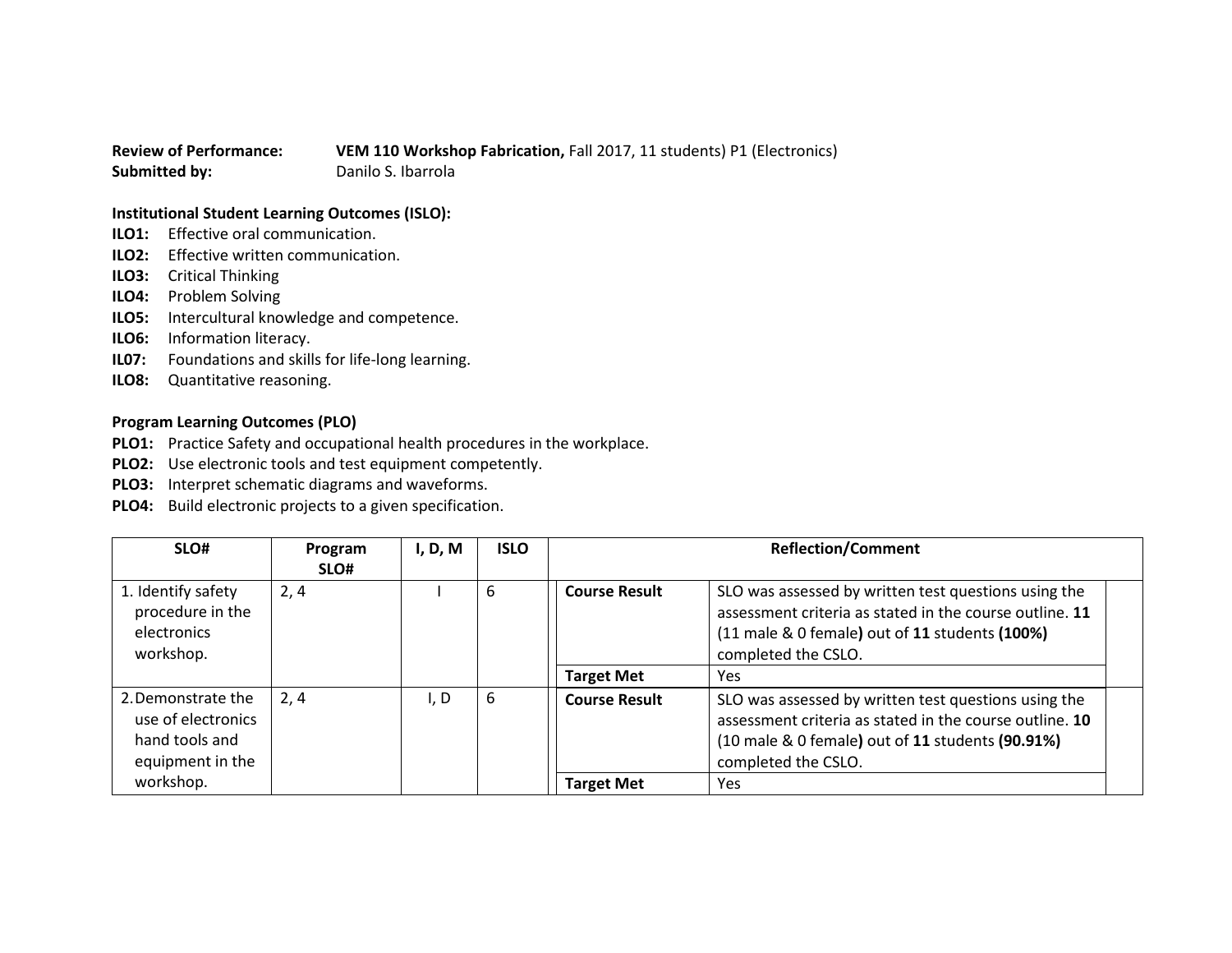| 3. Identify the<br>different wires,<br>cables,<br>connectors and | 2, 4 | I, D | 6 | <b>Course Result</b> | SLO was assessed by written test questions using the<br>assessment criteria as stated in the course outline. 10<br>(10 male & 0 female) out of 11 students (90.91%)<br>completed the CSLO.   |
|------------------------------------------------------------------|------|------|---|----------------------|----------------------------------------------------------------------------------------------------------------------------------------------------------------------------------------------|
| perform splicing                                                 |      |      |   | <b>Target Met</b>    | Yes                                                                                                                                                                                          |
| procedures.                                                      |      |      |   |                      |                                                                                                                                                                                              |
| 4. Terminate and<br>connect wires,<br>cables and<br>connectors.  | 2, 4 | I, D | 6 | <b>Course Result</b> | SLO was assessed by written test questions using the<br>assessment criteria as stated in the course outline. 11<br>(11 male & 0 female) out of 11 students (100%)<br>completed the CSLO.     |
|                                                                  |      |      |   | <b>Target Met</b>    | Yes                                                                                                                                                                                          |
| 5. Test wires,<br>cables and<br>connectors<br>linkages.          | 2, 4 | D, M | 6 | <b>Course Result</b> | SLO was assessed by written test questions using the<br>assessment criteria as stated in the course outline. 11<br>$(11$ male & 0 female) out of 11 students $(100%)$<br>completed the CSLO. |
|                                                                  |      |      |   | <b>Target Met</b>    | Yes                                                                                                                                                                                          |
| 6. Rework wire,<br>cables and<br>connectors<br>assembly          | 2, 4 | D, M | 6 | <b>Course Result</b> | SLO was assessed by written test questions using the<br>assessment criteria as stated in the course outline11<br>$(11$ male & 0 female) out of 11 students $(100%)$<br>completed the CSLO.   |
|                                                                  |      |      |   | <b>Target Met</b>    | Yes                                                                                                                                                                                          |

**Special comments:** 11 out of 11 or 100% of the students got a grade of C or higher.

**Summary of Grades:**

| $A+$ | = | 0 |
|------|---|---|
| А    | = | 0 |
| А-   | = | 2 |
| B+   | = | 1 |
| B    | = | 4 |